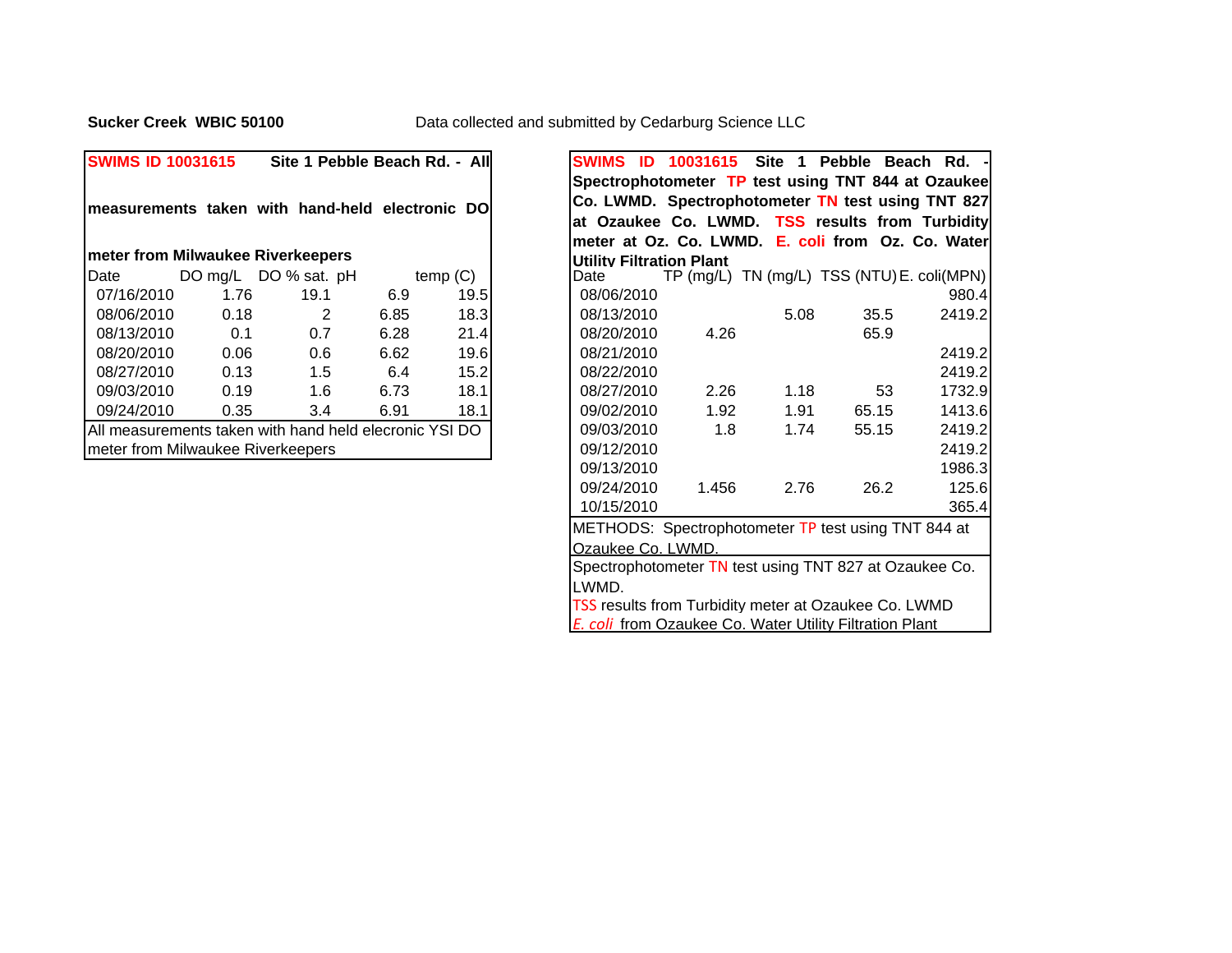## **Sucker Creek WBIC 50100**

## Data collected and submitted by Cedarburg Science LLC

| SWIMS ID 10031616 Site 2 - CTY D Lake Church - All     |           |              |      |         |            |             |         | SWIMS ID 10031616 Site 2 CTY D, Lake Church - |
|--------------------------------------------------------|-----------|--------------|------|---------|------------|-------------|---------|-----------------------------------------------|
| Date                                                   | DO $mg/L$ | DO % sat. pH |      | temp(G) | Date       | $TP$ (mg/L) |         | TN (mg/L) TSS (NTU) E.coli                    |
| 07/16/2010                                             | 1.93      | 21.7         | 6.99 | 21.8    |            |             |         |                                               |
| 08/06/2010                                             | 0.53      | 5.9          | 7.23 | 19.4    | 08/06/2010 |             |         |                                               |
| 08/13/2010                                             | 0.26      | 3.9          | 7.05 | 23.5    | 08/13/2010 | $-0.956$    | 0.498   | 9.03                                          |
| 08/20/2010                                             | 0.38      | 4.5          | 7.07 | 20.6    | 08/20/2010 | 3.66        | $-3.03$ | 18.1                                          |
| 08/27/2010                                             | 0.78      | 8.2          | 6.85 | 17.2    | 08/21/2010 |             |         |                                               |
| 09/03/2010                                             | 1.34      | 14.5         | 6.87 | 18.6    | 08/22/2010 |             |         |                                               |
| 09/24/2010                                             | 0.5       | 5.4          | 7.18 | 19.3    | 08/27/2010 | 0.709       | 0.632   | 3.85                                          |
| All measurements taken with hand held elecronic YSI DO |           |              |      |         | 09/02/2010 | 1.7         | 0.815   | 25.35                                         |
| meter from Milwaukee Riverkeepers                      |           |              |      |         | 09/03/2010 | 0.904       | 0.618   | 9.97                                          |

| SWIMS ID 10031616 Site 2 - CTY D Lake Church - All     |                   |          |         | SWIMS ID 10031616 Site 2 CTY D, Lake Church -               |        |
|--------------------------------------------------------|-------------------|----------|---------|-------------------------------------------------------------|--------|
| temp(G)<br>DO mg/L DO % sat. pH<br>Date<br>Date        |                   |          |         | TP (mg/L) TN (mg/L) TSS (NTU) E.coli(MPN)                   |        |
| 1.93<br>21.8<br>07/16/2010<br>21.7<br>6.99             |                   |          |         |                                                             |        |
| 7.23<br>19.4<br>08/06/2010<br>0.53<br>5.9              | 08/06/2010        |          |         |                                                             | 2419.2 |
| 08/13/2010<br>0.26<br>3.9<br>23.5<br>7.05              | 08/13/2010        | $-0.956$ | 0.498   | 9.03                                                        | 2419.2 |
| 0.38<br>4.5<br>20.6<br>08/20/2010<br>7.07              | 08/20/2010        | 3.66     | $-3.03$ | 18.1                                                        | n/a    |
| 8.2<br>17.2<br>08/27/2010<br>0.78<br>6.85              | 08/21/2010        |          |         |                                                             | 2419.2 |
| 18.6<br>09/03/2010<br>1.34<br>14.5<br>6.87             | 08/22/2010        |          |         |                                                             | 365.4  |
| 19.3<br>09/24/2010<br>0.5<br>5.4<br>7.18               | 08/27/2010        | 0.709    | 0.632   | 3.85                                                        | 2419.2 |
| All measurements taken with hand held elecronic YSI DO | 09/02/2010        | 1.7      | 0.815   | 25.35                                                       | 387.3  |
| meter from Milwaukee Riverkeepers                      | 09/03/2010        | 0.904    | 0.618   | 9.97                                                        | 2419.2 |
|                                                        | 09/12/2010        |          |         |                                                             | 613.1  |
|                                                        | 09/13/2010        |          |         |                                                             | 146.7  |
|                                                        | 09/24/2010        | 0.307    | 0.759   | 3.17                                                        | 2419.2 |
|                                                        | 10/15/2010        |          |         |                                                             | 1413.6 |
|                                                        |                   |          |         | METHODS: Spectrophotometer TP test using TNT 844 at         |        |
|                                                        | Ozaukee Co. LWMD. |          |         |                                                             |        |
|                                                        |                   |          |         | Spectrophotometer TN test using TNT 827 at Ozaukee Co.      |        |
| LWMD.                                                  |                   |          |         |                                                             |        |
|                                                        |                   |          |         | <b>TSS results from Turbidity meter at Ozaukee Co. LWMD</b> |        |
|                                                        |                   |          |         | E. coli from Ozaukee Co. Water Utility Filtration Plant     |        |